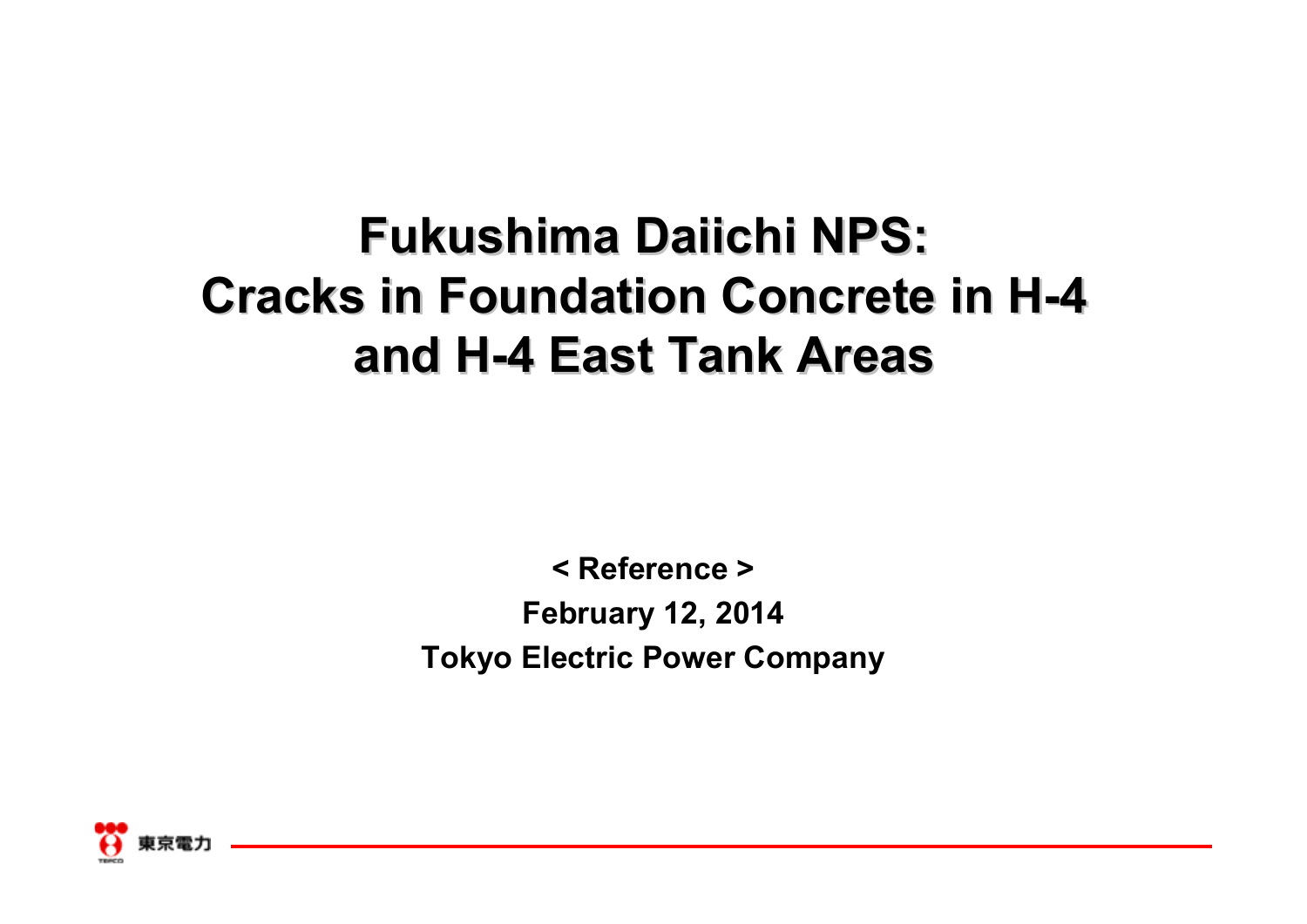## **Time Course of the Finding of Cracks Time Course of the Finding of Cracks**

- In a tank patrol on February 11, 2014, cracks were found in the foundation concrete of H-4 and H-4 East tank areas.
- Conditions of the cracks
	- Scales of the cracks
		- <H-4> Approx. 12m in length
		- <H-4 East> Approx. 8m in length
	- There was no water accumulated in each of these cracks when it was found.
- $\Box$  Time course of the finding of cracks
	- In December 2013, these cracks were recognized as minute cracks (those not open to the surface).
	- On that occasion, waterproofing repairs were made using epoxy resin on deteriorated joints and open cracks.
	- $\bullet$  After the repairs were made, water filling tests were conducted on December 26 and 27, 2013, and the water levels showed no decrease (whereby it was confirmed that the entirety of each dike was sound in terms of waterproofing capability).
	- $\bullet$  **The waterproofing capability has been proved effective for the cracks found this time.**
	- $\bullet$  After leakage from tanks in August 2013, application of urethane coating was planned as a construction for permanently waterproofing the inside of the dikes also in the areas found to have cracks this time. **When concrete surface cleaning was conducted** as preparatory work for the construction**, the cracks became clearly visible.**

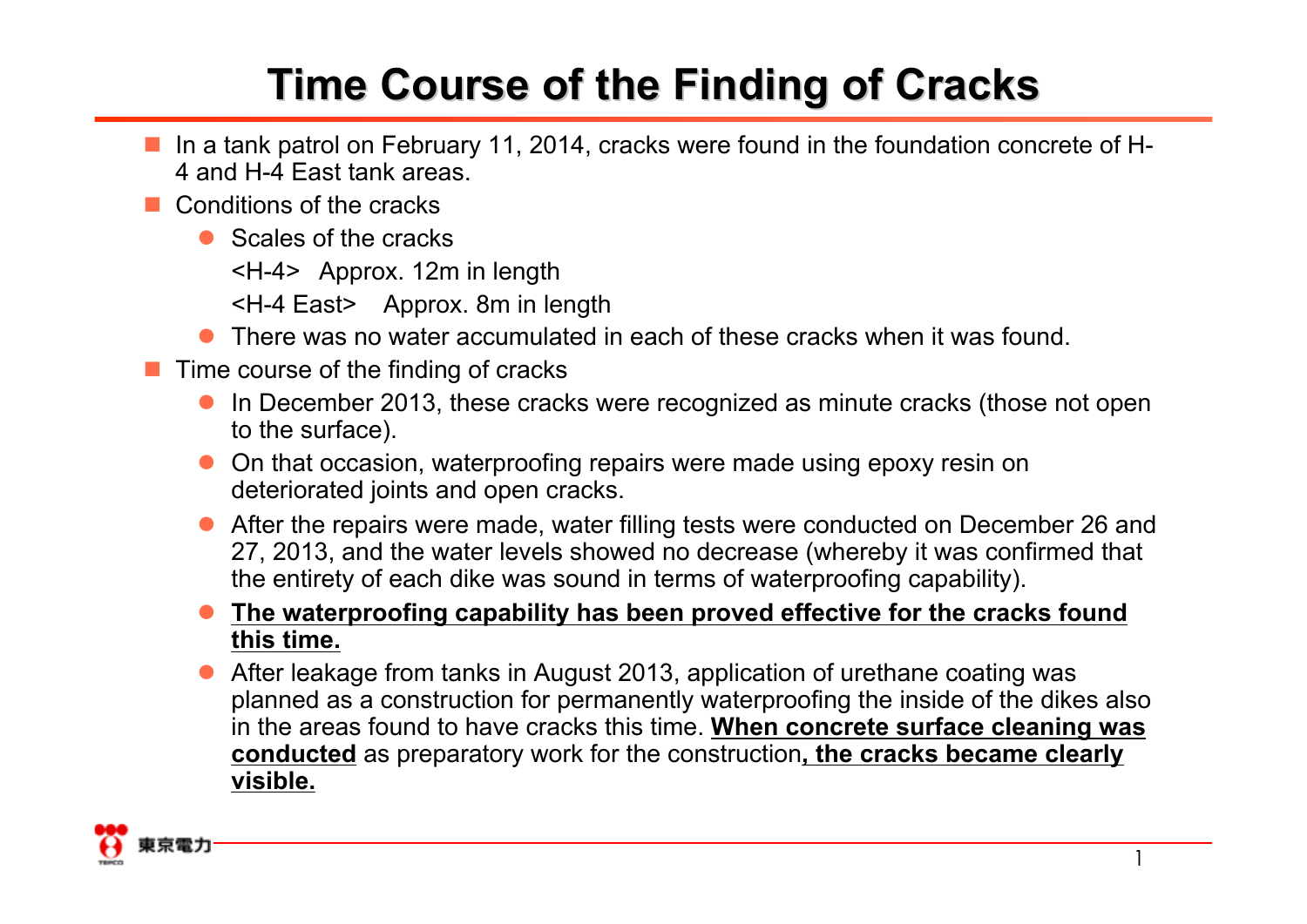## **Locations and Conditions of the Cracks Locations and Conditions of the Cracks**